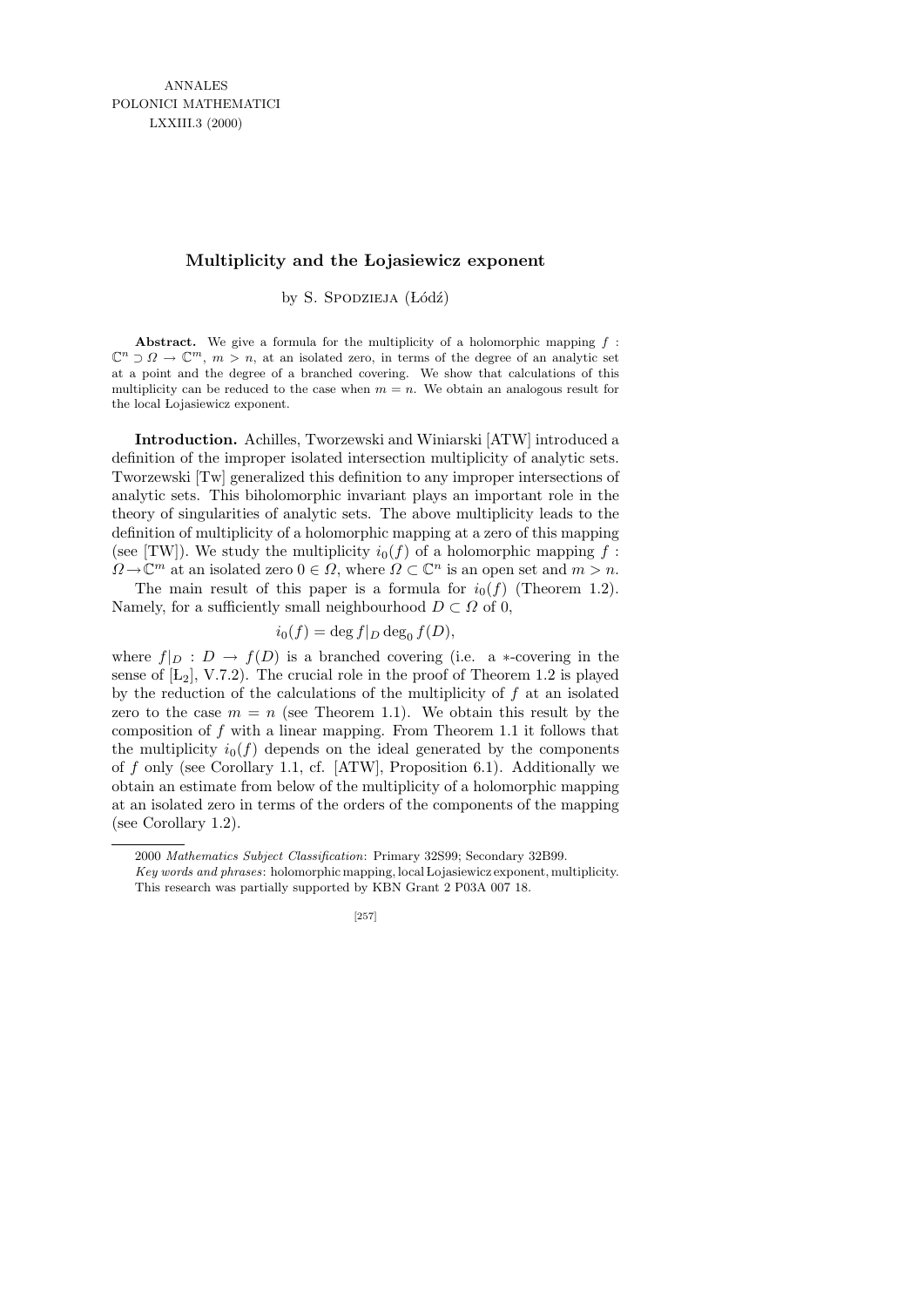We apply considerations analogous to those in Theorem 1.1 to the local Lojasiewicz exponent. We show that the calculation of the Lojasiewicz exponent of f can be reduced to the case  $m = n$  (see Theorem 2.1). In the case  $m = n$  relations between the above mentioned biholomorphic invariants are well known (see [L<sub>1</sub>], [D'A], [CL], [P<sub>1</sub>]–[P<sub>3</sub>], [C], [Te], [LJT], [KL]). We show that some of them also hold in the case  $m > n$  (see Proposition 3.1).

1. The multiplicity of isolated zeros of holomorphic mappings. In the whole paper we will assume that  $\Omega \subset \mathbb{C}^n$  is a neighbourhood of  $0 \in \mathbb{C}^n$  and

$$
f = (f_1, \ldots, f_m) : \Omega \to \mathbb{C}^m
$$

is a holomorphic mapping having an isolated zero at 0,  $m \geq n$ .

By the *multiplicity* of  $f$  at  $\theta$  we mean the improper intersection multiplicity  $i(\text{graph } f \cdot (\mathbb{C}^n \times \{0\});(0,0))$  of the graph f and  $\mathbb{C}^n \times \{0\}$  at the point  $(0,0) \in \mathbb{C}^n \times \mathbb{C}^m$  (see [ATW]) and we denote it by  $i_0(f)$ . If  $m = n$  then we have  $i_0(f) = \mu_0(f)$ , where  $\mu_0(f)$  denotes the covering multiplicity of f at 0.

We shall show that considerations of multiplicity at an isolated zero of a holomorphic mapping  $f: \mathbb{C}^n \supset \Omega \to \mathbb{C}^m$  can be reduced to the case when  $m = n$ .

Denote by  $\mathbf{L}(m,k)$  the set of all nonsingular linear mappings  $\mathbb{C}^m \to \mathbb{C}^k$ , where for  $k = 0$  we put  $\mathbb{C}^k = \{0\}.$ 

In what follows we will write "the generic  $x \in A$ " instead of "there exists" an algebraic set V such that  $A \setminus V$  is a dense subset of A and  $x \in A \setminus V$ ". Let  $f: \Omega \to \mathbb{C}^m$  be as above.

THEOREM 1.1. Let  $n \leq k \leq m$ . Then for any  $L \in \mathbf{L}(m, k)$  such that the point 0 is an isolated zero of  $L \circ f : \Omega \to \mathbb{C}^k$  we have

$$
(1) \t\t\t i_0(f) \leq i_0(L \circ f).
$$

Moreover, for the generic  $L \in \mathbf{L}(m,k)$ , the point 0 is an isolated zero of  $L \circ f$  and

$$
(2) \t\t\t i_0(f) = i_0(L \circ f).
$$

The proof of this theorem will be preceded by two definitions and a lemma.

Let V be an analytic set in a neighbourhood  $D \subset \mathbb{C}^N$  of  $0 \in \mathbb{C}^N$ ,  $0 \in V$ . By  $C_0(V)$  we denote the tangent cone to V at 0 in the sense of Whitney ([W], p. 510). The tangent cone  $C_0(V)$  is clearly a closed cone with vertex 0. Moreover, it is an algebraic set of dimension  $\dim_0 V$ . If 0 is a simple point of V, then  $C_0(V)$  is the tangent space  $T_0(V)$  to V at 0.

Let V, W be analytic sets in a neighbourhood  $D \subset \mathbb{C}^N$  of  $0 \in \mathbb{C}^N$ ,  $0 \in V \cap W$ . The *relative tangent cone*  $C_0(V, W)$  of the sets V, W at 0 is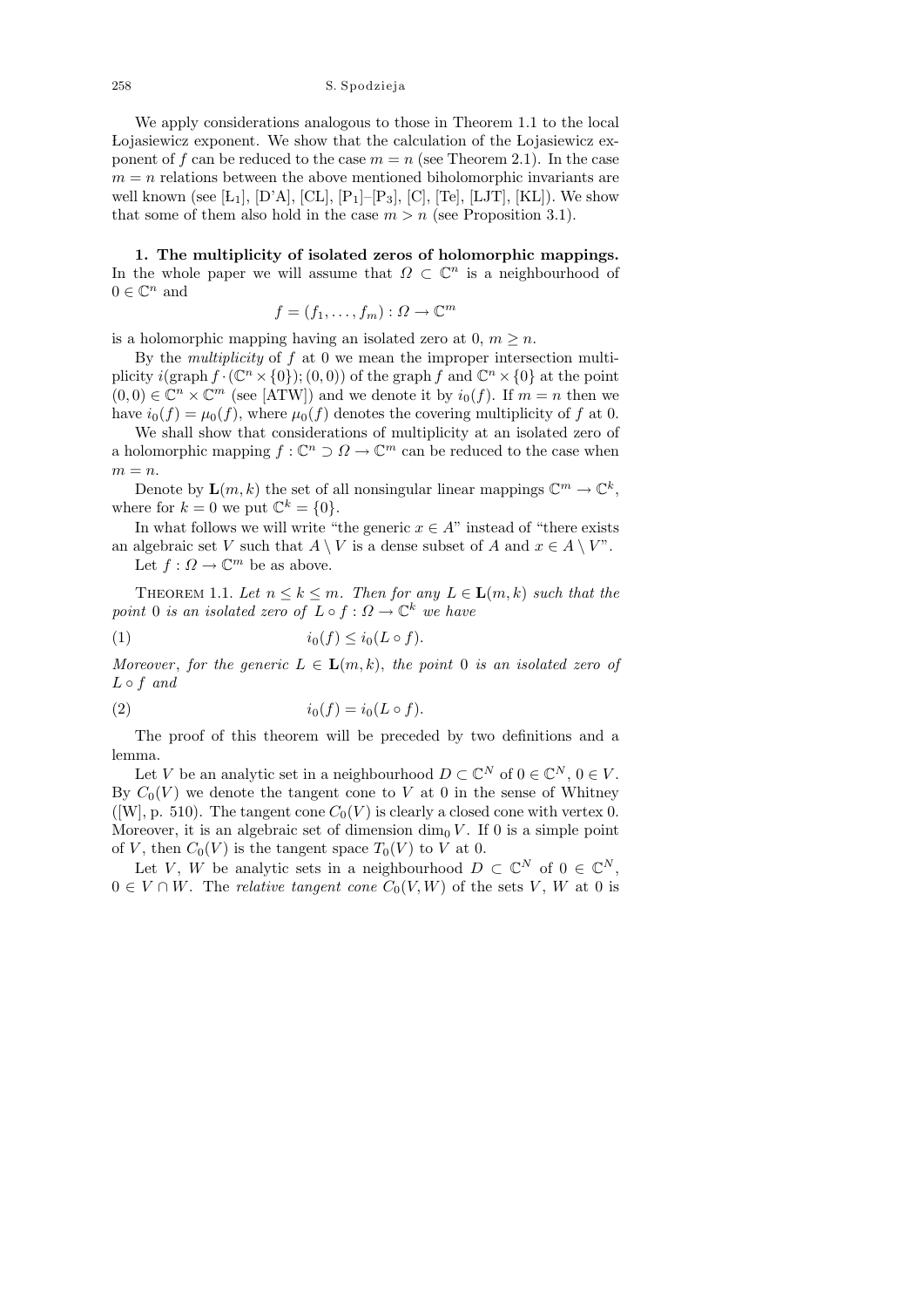defined as the set of  $v \in \mathbb{C}^N$  such that there exist sequences  $\{x_j\} \subset V$ ,  $\{y_i\} \subset W$  and  $\{t_i\} \subset \mathbb{C}$  satisfying

$$
x_j \to 0
$$
,  $y_j \to 0$ ,  $t_j(x_j - y_j) \to v$  as  $j \to \infty$ .

It is easy to see that the relative tangent cone  $C_0(V, W)$  is clearly a closed cone with vertex 0.

LEMMA 1.1. Let  $\Omega \subset \mathbb{C}^n$  be a neighbourhood of  $0 \in \mathbb{C}^n$  such that  $\overline{\Omega}$  is a compact set. Let f be a holomorphic mapping in some neighbourhood of  $\overline{\Omega}$  with values in  $\mathbb{C}^m$  such that  $f^{-1}(0) \cap \overline{\Omega} = \{0\}$  and  $f(\Omega)$  generates an irreducible analytic germ at  $0 \in \mathbb{C}^m$ . Then

$$
C_{(0,0)}(\mathbb{C}^n \times \{0\}, \text{graph } f) = \mathbb{C}^n \times C_0(f(\Omega)).
$$

Proof. Take any sequences  $\{x_j\} \subset \Omega$ ,  $\{(x'_j, f(x'_j))\} \subset \text{graph } f$  and  $\{t_j\} \subset \mathbb{C}$  such that  $x_j \to 0$  and  $x'_j \to 0$  as  $j \to \infty$ . If

(3) 
$$
t_j(x'_j - x_j, f(x'_j)) \to v \in \mathbb{C}^{n+m}
$$

then obviously  $v \in \mathbb{C}^n \times C_0(f(\Omega)).$ 

Take any  $v = (x, y) \in \mathbb{C}^n \times C_0(f(\Omega))$ . Assume that  $y = 0$ , and  $x \neq 0$ . Let  $x'_j = (1/j)x$ . Then there exists  $\{t_j\} \subset \mathbb{C}$  such that  $t_j \to \infty$ and  $t_j f(x'_j) \to 0$ . Let  $x_j = x'_j - (1/t_j)x$ . Then obviously  $x_j \to 0$  and (3) holds. Thus  $v \in C_0(\mathbb{C}^n \times \{0\}, \text{graph } f)$ . Let now  $y \neq 0$ . Then there exist sequences  $\{x'_j\} \subset \mathbb{C}^n$  and  $\{t_j\} \subset \mathbb{C}$  such that

$$
f(x_j') \to 0, \quad t_j f(x_j') \to y.
$$

Hence,  $t_j \to \infty$  and, by the assumptions,  $x'_j \to 0$ . Taking  $x_j$  as above we obtain (3) and so,  $v \in C_0(\mathbb{C}^n \times \{0\}, \text{graph } f)$ . This ends the proof.

*Proof of Theorem 1.1.* If  $m = n$  or  $k = m$ , then the assertion is obvious. Assume that  $m > k \geq n$ .

Consider the case  $k = n$ . Let  $L \in L(m, n)$  be such that 0 is an isolated point of  $(L \circ f)^{-1}(0)$ . Let

$$
H = \mathbb{C}^n \times \ker L.
$$

Then from the definitions of multiplicity of improper and proper intersections we have

 $i_0(f) = i(\text{graph } f \cdot (\mathbb{C}^n \times \{0\}); (0,0)) \leq i(\text{graph } f \cdot H; (0,0)) = \mu_0(L \circ f),$ which gives (1) in this case.

We now prove the second part of the theorem. Since the considerations have a local character and  $\theta$  is an isolated zero of  $f$ , we may assume that  $\overline{\Omega}$  is a compact set, f is a holomorphic mapping in a neighbourhood of  $\overline{\Omega}$ ,  $f^{-1}(0) \cap \overline{\Omega} = \{0\}$  and  $W = f(\Omega)$  generates an irreducible analytic germ at  $0 \in \mathbb{C}^m$ . Let  $C_0(W)$  be the tangent cone of W at 0. Then  $\dim C_0(W) =$ dim W. So, for the generic  $L \in \mathbf{L}(m, n)$ , by Corollary of  $[L_2]$ , VII.11.8, we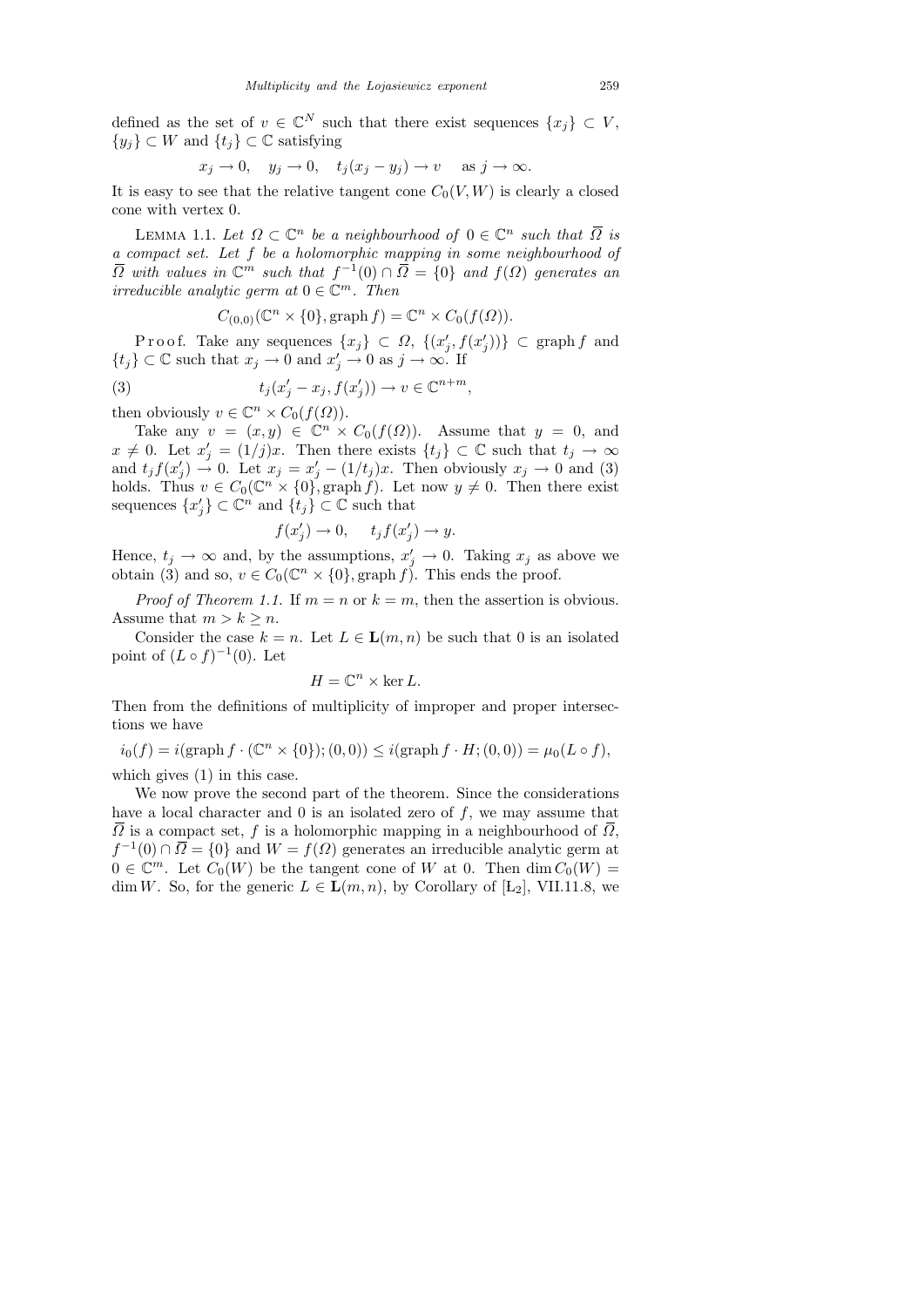obtain  $C_0(W) \cap \ker L \subset \{0\}$ , thus 0 is an isolated point of  $(L \circ f)^{-1}(0)$ . From Lemma 1.1 we get

$$
C_{(0,0)}(\mathbb{C}^n \times \{0\}, \mathrm{graph}\,f) = \mathbb{C}^n \times C_0(W).
$$

Thus, using Theorem 4.4 of [ATW], we easily see that for any  $L \in \mathbf{L}(m, n)$ such that  $C_0(W) \cap \ker L = \{0\},\$ 

$$
i(\operatorname{graph} f \cdot \mathbb{C}^n \times \{0\}; (0,0)) = i(\operatorname{graph} f \cdot H; (0,0)),
$$

where  $H = \mathbb{C}^n \times \ker L$ . So,

$$
i_0(f) = \mu_0(L \circ f).
$$

Since the set  $\{L \in \mathbf{L}(m,n) : C_0(W) \cap \ker L = \{0\}\}\$ is a Zariski open and dense subset of  $\mathbf{L}(m, n)$ , we obtain (2) for the generic  $L \in \mathbf{L}(m, n)$ .

Now consider the last case  $n < k < m$ . Take any  $L \in \mathbf{L}(m, k)$  such that 0 is an isolated zero of  $L \circ f : \Omega \to \mathbb{C}^k$ . Then, by the first part of the proof, we have

$$
i_0(L \circ f) = \min_{\widetilde{L} \in \mathbf{L}(k,n)} \mu_0(\widetilde{L} \circ L \circ f) \ge \min_{\bar{L} \in \mathbf{L}(m,n)} \mu_0(\bar{L} \circ f) = i_0(f).
$$

This gives (1) in this case.

Let  $U \subset \mathbf{L}(m,n)$  be the set of all  $M \in \mathbf{L}(m,n)$  such that  $i_0(M \circ f)$  $= i_0(f)$ . Then, by the first part of the proof, the set

$$
\mathcal{U}' = \{ L = (M, M') \in \mathbf{L}(m, k) : M \in \mathcal{U}, M' \in \mathbf{L}(m, k - n) \}
$$

contains a Zariski open subset of  $\mathbf{L}(m,k)$ . Moreover, for any  $L = (M, M')$  $\in \mathcal{U}'$ , taking  $\widetilde{L}(y_1,\ldots,y_k)=(y_1,\ldots,y_n)$  we obtain

$$
i_0(f) \leq i_0(L \circ f) \leq i_0(\widetilde{L} \circ (M, M') \circ f) = i_0(M \circ f) = i_0(f).
$$

This gives (2) for any  $L \in \mathcal{U}'$  and ends the proof in this case.

This ends the proof of Theorem 1.1.

Denote by  $\mathcal{O}_0$  the ring of germs of holomorphic functions at  $0 \in \mathbb{C}^n$ , and by  $\mathfrak{m}_0$  the maximal ideal of  $\mathcal{O}_0$ .

Theorem 1.1 and Theorem 5.2 of [ATW] yield

COROLLARY 1.1. The multiplicity  $i_0(f)$  is a biholomorphic invariant and depends on the ideal  $(f_1, \ldots, f_m) \mathcal{O}_0$  only.

Proof. The first part immediately follows from the fact that the intersection multiplicity of analytic sets is a biholomorphic invariant (see [ATW], Theorem 5.2). To show the second part, observe that for any functions  $\beta_{i,j}$ ,  $i, j = 1, \ldots, m$ , holomorphic in a neighbourhood of 0 such that the matrix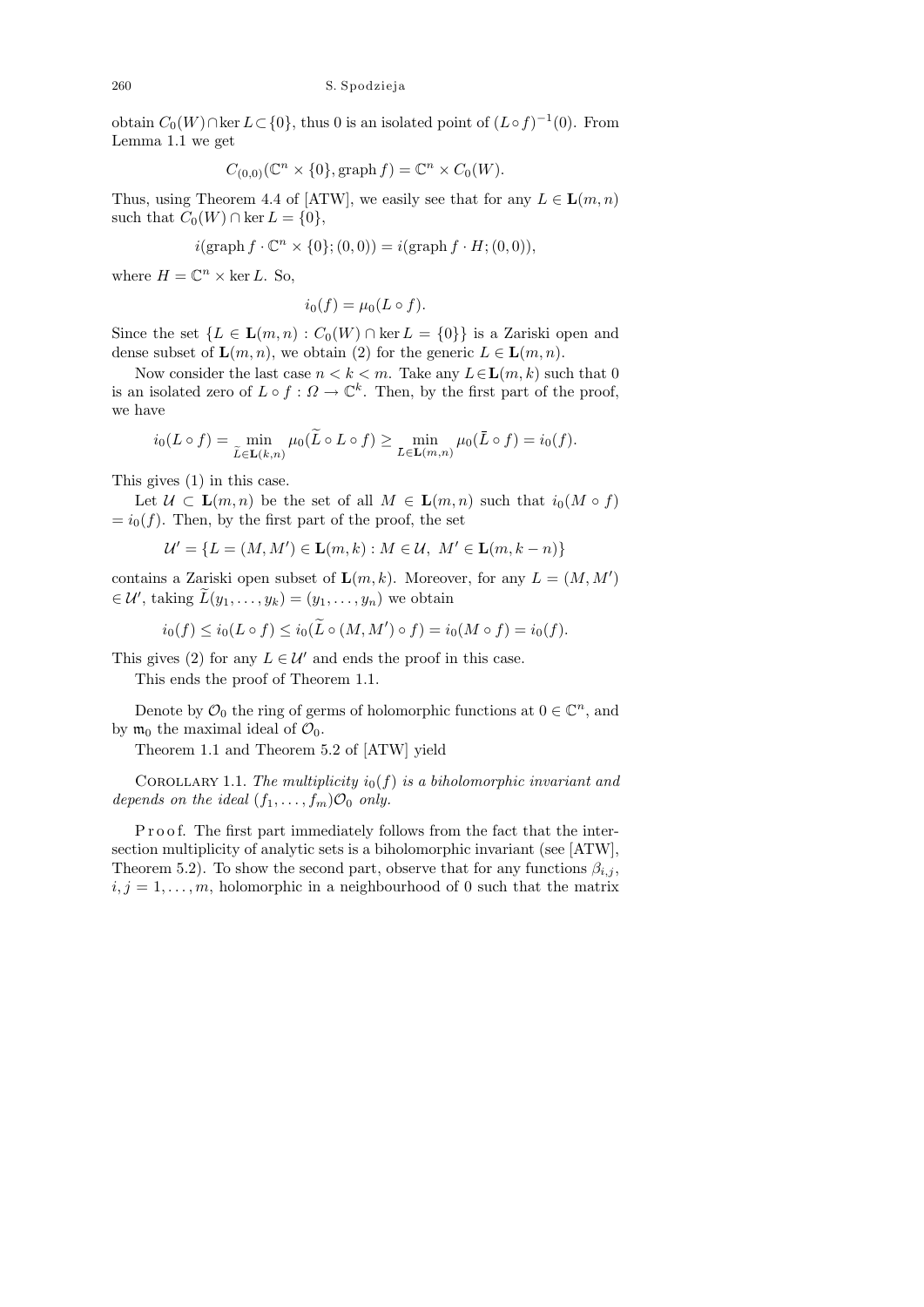$[\beta_{i,j}]$  is invertible, we have

$$
i_0(f) = i_0(\widetilde{f}),
$$

where  $f = [\beta_{i,j}]f$ . Indeed, since  $[\beta_{i,j}]$  is invertible, there exist neighbourhoods  $U, D \subset \mathbb{C}^n \times \mathbb{C}^m$  such that

$$
\xi: U \ni (x, y) \mapsto (x, [\beta_{i,j}]y) \in D
$$

is a biholomorphism. Moreover  $\xi(U \cap (\mathbb{C}^n \times \{0\})) = D \cap (\mathbb{C}^n \times \{0\})$  and  $\xi(U \cap \text{graph } f) = D \cap \text{graph } f$ . Thus, by Theorem 5.2 of [ATW], we have the announced observation.

Let  $g_1, \ldots, g_k$  be holomorphic functions about 0 such that

$$
(f_1,\ldots,f_m)\mathcal{O}_0=(g_1,\ldots,g_k)\mathcal{O}_0.
$$

From Theorem 1.1, we see that

$$
i_0(f) = i_0(f_1, \ldots, f_m, 0, \ldots, 0),
$$

so, from the above observation,

$$
i_0(f) = i_0(f_1, \dots, f_m, g_1, \dots, g_k) = i_0(0, \dots, 0, g_1, \dots, g_k) = i_0(g_1, \dots, g_k).
$$

This ends the proof.

REMARK 1.1. Theorem 1.1 yields  $(\mathfrak{m}_0)^{i_0(f)} \subset (f_1,\ldots,f_m)\mathcal{O}_0$ .

Indeed, by Theorem 1.1, there exists  $L \in \mathbf{L}(m,n)$  such that  $i_0(f) =$  $\mu_0(L \circ f)$ . Let  $\mathcal J$  be the ideal in  $\mathcal O_0$  generated by the components of the mapping L∘f. It is well known that  $(\mathfrak{m}_0)^{\mu_0(L\circ f)} \subset \mathcal{J}$ . Since  $\mathcal{J} \subset (f_1,\ldots,f_m)\mathcal{O}_0$ , we obtain the assertion.

Let  $m \geq k$ . Denote by  $\Delta(m, k)$  the set of all linear mappings  $L =$  $(L_1, \ldots, L_k) \in \mathbf{L}(m, k)$  of the form

$$
L_i(y_1,..., y_m) = y_i + \sum_{j=k+1}^m \alpha_{i,j} y_j, \quad i = 1,..., k,
$$

where  $\alpha_{i,j} \in \mathbb{C}$ .

From Theorem 1.1, it is easy to deduce

PROPOSITION 1.1. For the generic  $L = (L_1, \ldots, L_n) \in \Delta(m, n)$ , the point 0 is an isolated zero of  $L \circ f : \Omega \to \mathbb{C}^n$  and

$$
i_0(f) = i_0(L \circ f) = \mu_0(L \circ f).
$$

Moreover, if  $k_j = \text{ord } f_j, k_1 \leq \ldots \leq k_m$ , then

$$
ord(L_j \circ f) = k_j, \quad j = 1, \dots, n.
$$

From the above proposition and properties of covering multiplicity of holomorphic mappings we have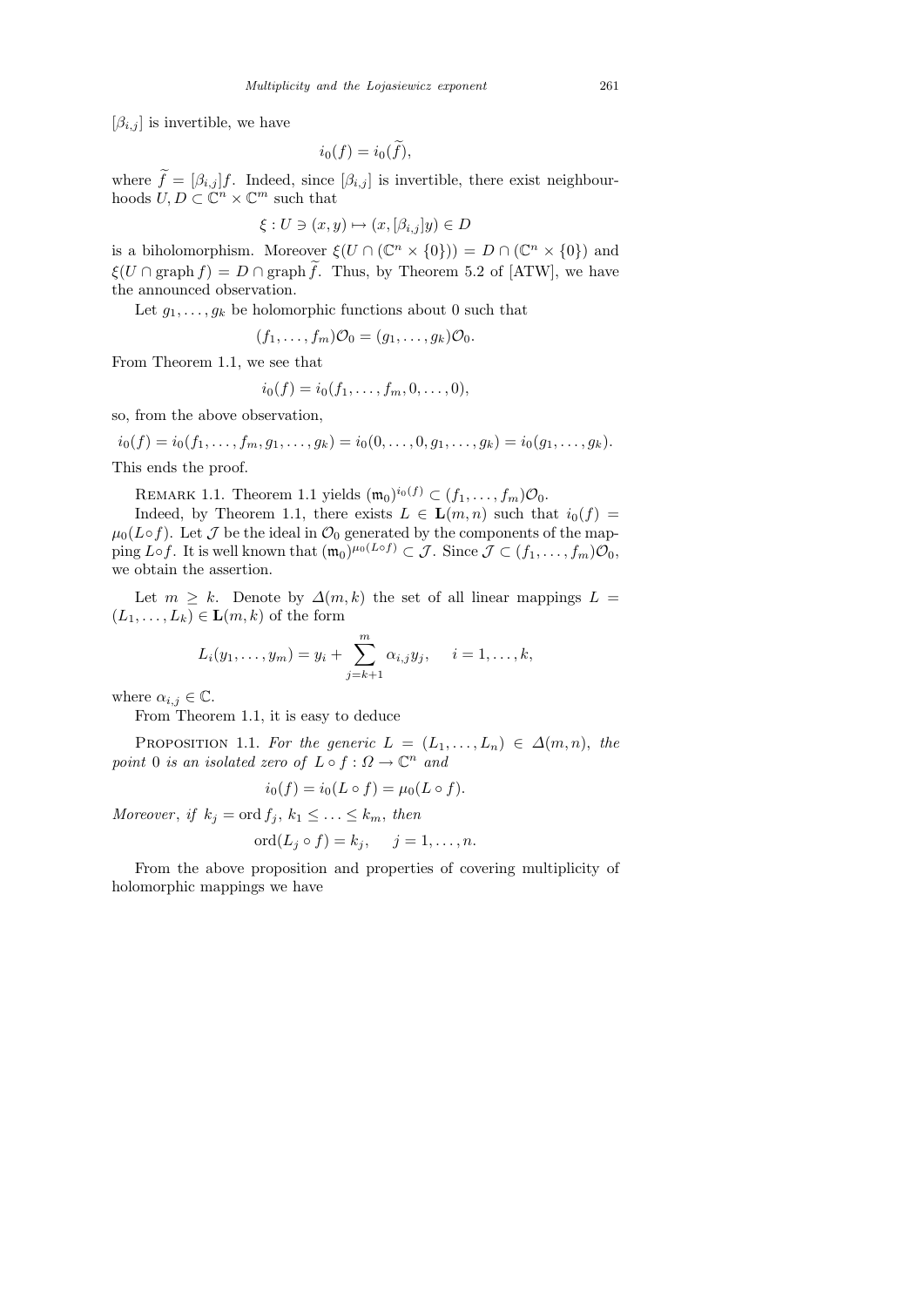COROLLARY 1.2. Let  $f = (f_1, \ldots, f_m) : \Omega \to \mathbb{C}^m$ , and let  $k_j = \text{ord } f_j$ ,  $k_1 \leq \ldots \leq k_m$ . Then:

(i)  $i_0(f) \geq k_1 ... k_n$ .

 $(ii)$  If

$$
(4) \qquad \qquad i_0(f) = k_1 \dots k_n
$$

then the initial forms in  $f_1, \ldots, f_l$  have no nontrivial zeros in common, where  $l = \max\{j : k_j = k_n\}.$ 

(iii) If the forms in  $f_1, \ldots, \text{in } f_n$  have no common nontrivial zeros, then  $(4)$  holds.

P r o o f. From P roposition 1.1, by the assumptions on the orders  $k_j$ , for the generic  $L = (L_1, \ldots, L_n) \in \Delta(m, n)$  we have

(5) 
$$
\operatorname{ord} L_j \circ f = k_j, \quad j = 1, \dots, n,
$$

and

$$
i_0(f) = \mu_0(L \circ f).
$$

Then from the properties of covering multiplicity in the proper case  $m = n$ we obtain (i).

(ii) Assume that the forms in  $f_1, \ldots,$  in  $f_l$  have a nontrivial common zero. Then for the generic  $L \in \Delta(m, n)$ , the initial forms of the components of the mapping  $L \circ f$  have a nontrivial zero in common. Thus, by (5), Proposition 1.1, and the properties of covering multiplicity in the proper case, (4) does not hold.

(iii) Assume that  $(4)$  does not hold. Then, by  $(5)$ ,  $(i)$  and Proposition 1.1, for the generic  $L \in \Delta(m, n)$ , the initial forms of the components of  $L \circ f$ have a nontrivial zero in common. Let

$$
F = (F_1, \dots, F_n) : \Delta(m, n) \times \Omega \ni (L, x) \mapsto L(f(x)) \in \mathbb{C}^n
$$

.

Then for the generic  $L \in \Delta(m, n)$ , the forms in  $F_1(L, x), \ldots$ , in  $F_n(L, x)$  have a nontrivial zero in common. Thus for any  $L \in \Delta(m, n)$  the above forms have a nontrivial zero in common. In particular taking  $L(y_1, \ldots, y_m)$  $(y_1, \ldots, y_n) \in \Delta(m, n)$  we see that in  $f_1, \ldots, f_n$  have a common nontrivial zero. This contradicts the assumption.

COROLLARY 1.3. Let  $f = (f_1, \ldots, f_m) : \mathbb{C}^n \to \mathbb{C}^m$  be a polynomial mapping having an isolated zero at 0. Let  $d_j = \deg f_j, d_1 \geq \ldots \geq d_m > 0$ . Then

$$
i_0(f) \leq d_1 \dots d_n.
$$

P r o o f. By P roposition 1.1, there exists  $L = (L_1, \ldots, L_n) \in \Delta(m, n)$ such that 0 is an isolated zero of  $L \circ f$  and  $i_0(f) = i_0(L \circ f)$ . By the definition of  $\Delta(m, n)$  we have deg  $L_j \circ f \leq d_j$  for  $j = 1, \ldots, n$ . Then, by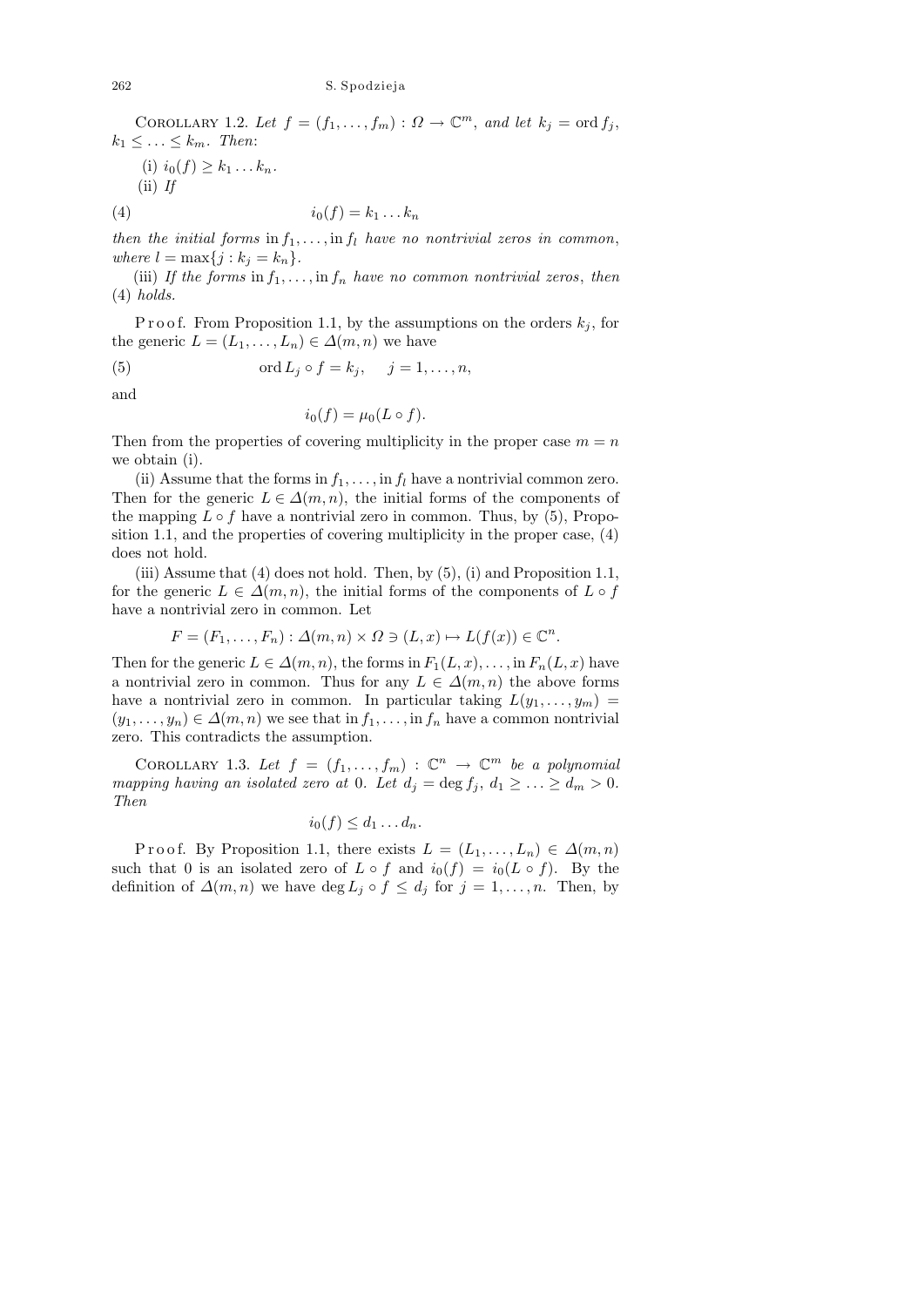Proposition 1.3 of  $[P_3]$  we obtain

$$
i_0(f) = \mu_0(L \circ f) \leq d_1 \dots d_n.
$$

This gives the assertion.

Let us give a formula for the multiplicity of a holomorphic mapping at an isolated zero. We adopt the definition of the degree of an analytic set A at a point x from [D],  $\S6$ , and denote it by  $\deg_x A$ .

Let  $\Omega \subset \mathbb{C}^n$  be a neighbourhood of  $0 \in \mathbb{C}^n$  such that  $\overline{\Omega}$  is a compact set. Let f be a holomorphic mapping in some neighbourhood of  $\overline{Q}$  with values in  $\mathbb{C}^m$  such that  $f^{-1}(0) \cap \overline{\Omega} = \{0\}$ . By the Remmert proper mapping theorem  $([L_2], V.5.1), f(\Omega)$  is an analytic set at  $0 \in \mathbb{C}^m$ .

PROPOSITION 1.2. Under the above notations,

$$
i_0(f) = \alpha \deg_0 f(\Omega),
$$

where  $\alpha = \limsup_{x\to 0} \#(f^{-1}(f(x)) \cap \Omega)$ . Moreover,  $\alpha$  does not depend on the choice of  $\Omega$ .

P r o o f. From the assumption, we have  $\eta = \inf_{x \in \partial \Omega} |f(x)| > 0$ . Let  $B = \{y \in \mathbb{C}^m : |y| < \eta/2\}$ , and let  $D \subset \Omega$  be the connected component of  $f^{-1}(B)$  such that  $0 \in D$ . Obviously  $f^{-1}(0) \cap \overline{D} = \{0\}$ . Moreover  $f : D \to B$ is a proper mapping. So, for any  $y \in B$ ,  $\#(f^{-1}(y) \cap D) < \infty$ . By the Remmert proper mapping theorem,  $W = f(D)$  is an analytic subset of B, and, by Proposition 2 of  $[L_2]$ , V.7.2, dim  $W = n$ . Moreover, the germs of the analytic sets W and  $f(\Omega)$  at  $0 \in \mathbb{C}^m$  are equal, thus

$$
\deg_0 W = \deg_0 f(\Omega).
$$

Since the set W is irreducible,  $f|_D : D \to W$  is a branched covering. It is easy to see that for any neighbourhood  $D' \subset D$  of  $0 \in \mathbb{C}^n$ , there exists  $\varepsilon > 0$ such that for any  $|y| < \varepsilon$  we have  $f^{-1}(y) \cap D' = f^{-1}(y) \cap \Omega$ . Thus  $\alpha$  is the degree of the covering  $f|_D$ .

Let S be the set of singular points of W. From the definition of  $\deg_0 W$ , there exists a dense subset  $\mathcal{U} \subset \mathbf{L}(m, n)$  such that for any  $L \in \mathcal{U}$ , there exists a neighbourhood  $U \subset \mathbb{C}^n$  of 0, and an analytic subset  $V \subset U$ , dim  $V \subset n$ , such that for all  $z \in U \setminus V$ ,

$$
\#[(W\setminus S)\cap L^{-1}(z)]=\#[W\cap L^{-1}(z)]=\deg_0 W.
$$

Thus, for any  $z \in U$ ,  $\#[(L \circ f)^{-1}(z) \cap D] \leq \alpha \deg_0 W$ . Moreover, by the Andreotti–Stoll theorem, there exists an analytic subset  $V \subset \Sigma \subset U$ , dim  $\Sigma < n$ , such that for any  $z \in U \setminus \Sigma$ ,

$$
\#[(L\circ f)^{-1}(z)\cap D]=\alpha\deg_0 W.
$$

On the other hand, for any  $L \in \mathcal{U}$ , there exist connected neighbourhoods  $D' \subset D$  and  $B' \subset U$  of  $0 \in \mathbb{C}^n$  such that  $L \circ f : D' \to B'$  is proper and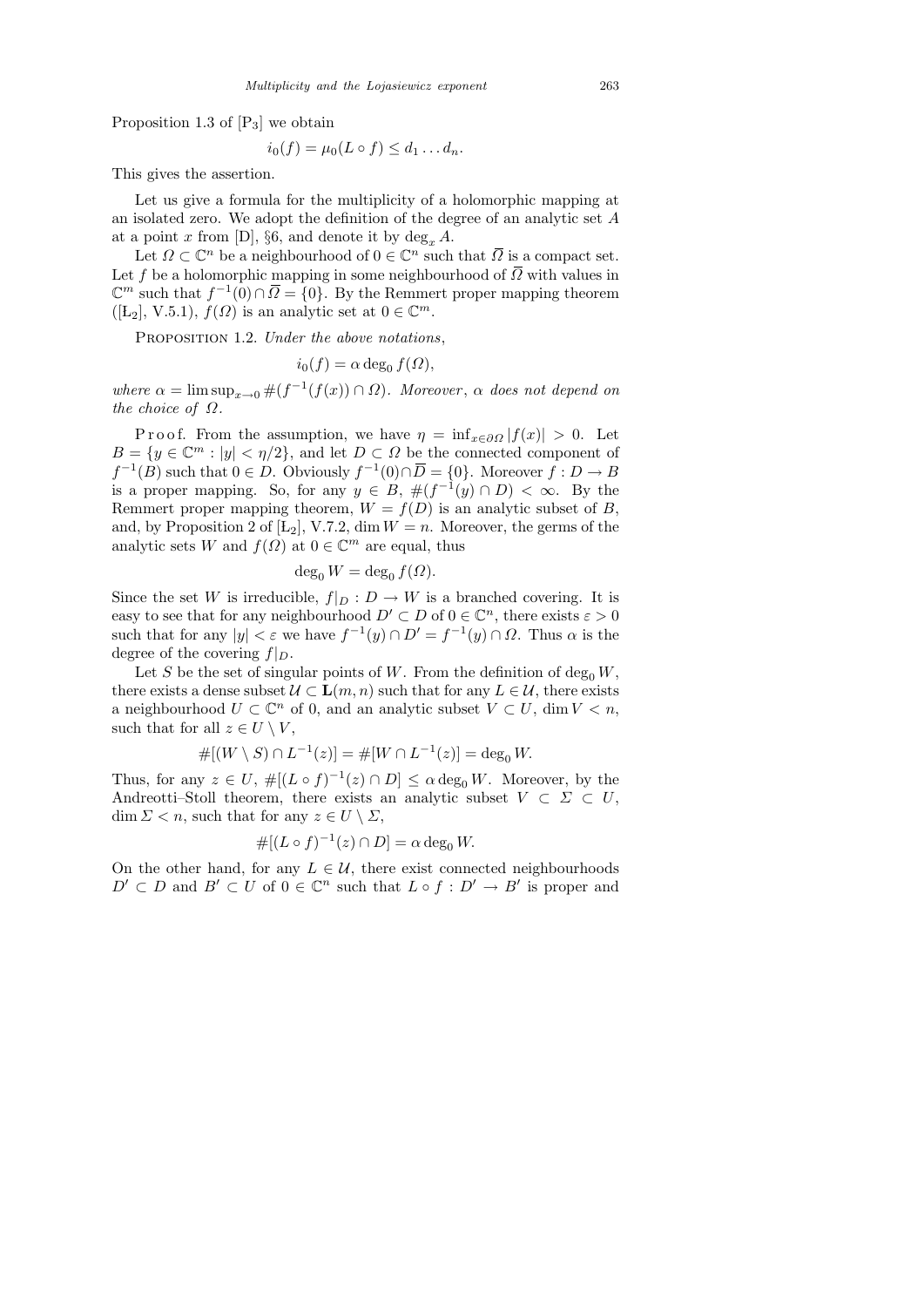$(L \circ f)^{-1}(0) \cap \overline{D'} = \{0\}.$  In consequence,

$$
\mu((L \circ f), 0) = \sup_{z \in B'} \#[(L \circ f)^{-1}(z) \cap D'] = \alpha \deg_0 W.
$$

This, by Theorem 1.1, gives the assertion.

Let, as before,  $\Omega \subset \mathbb{C}^n$  be a neighbourhood of  $0 \in \mathbb{C}^n$  and  $f: \Omega \to \mathbb{C}^m$ be a holomorphic mapping having an isolated zero at 0.

THEOREM 1.2. There exists a neighbourhood  $D \subset \Omega$  of 0 such that  $f|_D: D \to f(D)$  is a branched covering,  $f^{-1}(0) \cap D = \{0\}$  and

$$
i_0(f) = \deg_0 f(D) \deg f|_D.
$$

P r o o f. Since 0 is an isolated zero of f, there exists a neighbourhood  $K$ of 0 such that  $\overline{K} \subset \Omega$  is a compact set and  $f^{-1}(0) \cap \overline{K} = \{0\}$ . So, as in the proof of Proposition 1.2, there exist neighbourhoods  $0 \in D \subset K$ ,  $0 \in B \subset$  $\mathbb{C}^m$  such that  $f|_D : D \to B$  is a proper mapping. Thus,  $f|_D : D \to f(D)$ is a branched covering. Moreover  $\alpha = \limsup_{x\to 0} \#(f^{-1}(0) \cap D)$  does not depend on the choice of D and  $\alpha$  is the degree of the branched covering  $f|_D : D \to f(D)$ . In consequence, by Proposition 1.2, we have the assertion.

2. The local Lojasiewicz exponent. Analogous considerations can be applied to the local Lojasiewicz exponent. Let, as usual,  $\Omega \subset \mathbb{C}^n$  be a neighbourhood of  $0 \in \mathbb{C}^n$  and let  $f: \Omega \to \mathbb{C}^m$  be a holomorphic mapping having an isolated zero at 0.

Set

$$
N_0(f) = \{ \nu \in \mathbb{R} : \exists_{C > 0, r > 0} \ \forall_{x \in \Omega} \ |x| < r \Rightarrow |f(x)| \ge C|x|^{\nu} \}.
$$

The Lojasiewicz exponent at 0 of the mapping f is defined to be inf  $N_0(f)$ and denoted by  $\mathcal{L}_0(f)$ .

THEOREM 2.1. Let  $n \leq k \leq m$ . Then for any  $L \in \mathbf{L}(m, k)$  such that 0 is an isolated zero of  $(L \circ f)^{-1}(0)$  we have

$$
\mathcal{L}_0(f) \leq \mathcal{L}_0(L \circ f).
$$

Moreover, for the generic  $L \in \mathbf{L}(m,k)$ , the point 0 is an isolated zero of  $L \circ f$  and

$$
\mathcal{L}_0(f) = \mathcal{L}_0(L \circ f).
$$

P roof. Obviously  $m \geq n$ . If  $m = n$  or  $k = m$ , then the assertion is obvious. Assume that  $m > k \geq n$ .

Consider the case  $k = n$ . Let  $L \in L(m, n)$  be such that 0 is an isolated point of  $(L \circ f)^{-1}(0)$ . Then there exists  $M \in \mathbf{L}(m, m-n)$  such that  $\widetilde{L} =$  $(L, M) : \mathbb{C}^m \to \mathbb{C}^m$  is a linear automorphism of  $\mathbb{C}^m$ . Thus  $\mathcal{L}_0(f) = \mathcal{L}_0(\tilde{L} \circ f)$ . Obviously for  $x \in \Omega$  we have  $|\widetilde{L} \circ f(x)| \geq |L \circ f(x)|$ , so  $\mathcal{L}_0(\widetilde{L} \circ f) \leq \mathcal{L}_0(L \circ f)$ . This gives the first part of the assertion in this case.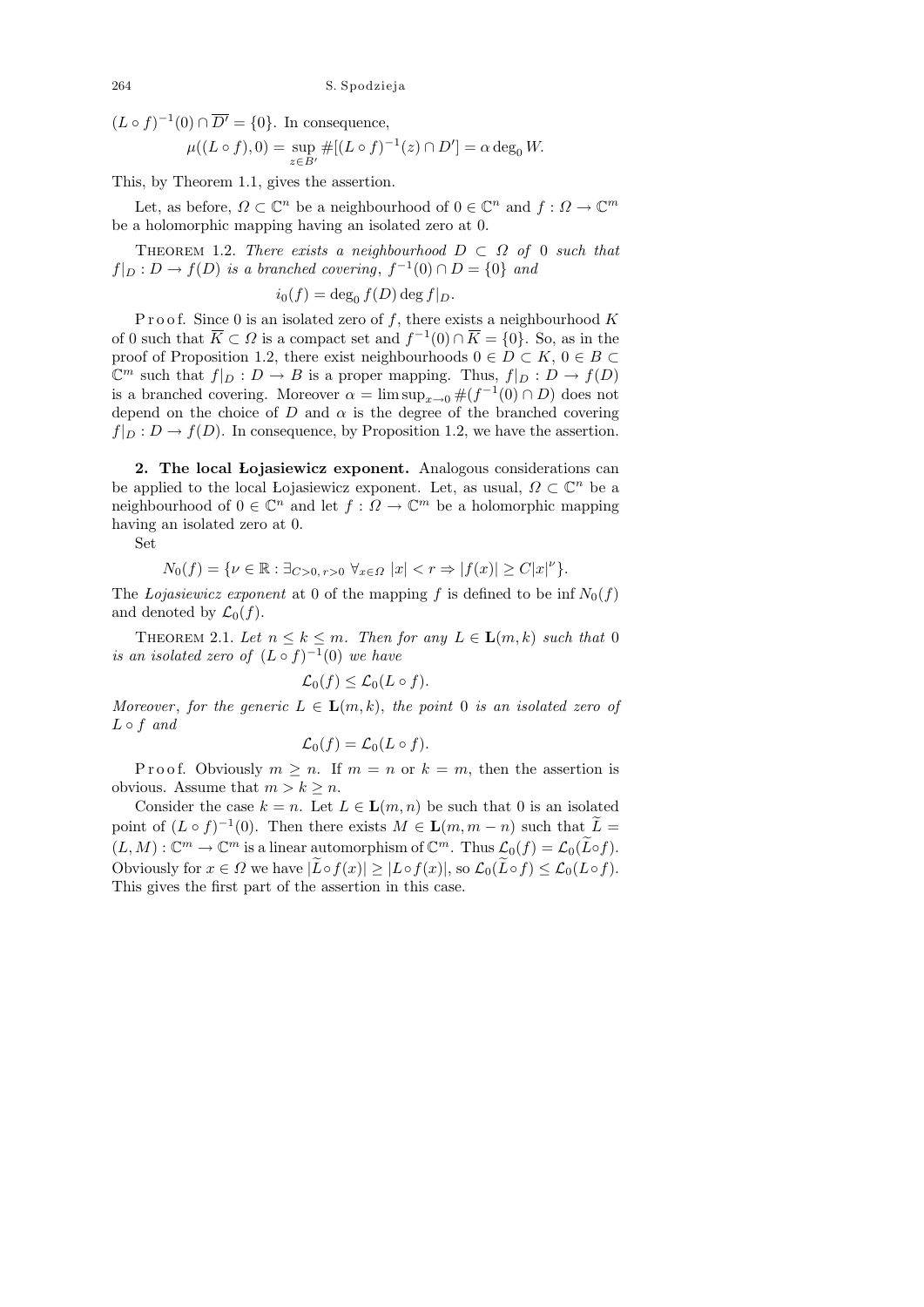Let us prove the second part. Since the considerations have a local character, we may assume that  $W = f(\Omega)$  generates an irreducible germ at  $0 \in \mathbb{C}^m$ . Let  $C_0(W)$  be the tangent cone to W at 0. Then  $\dim C_0(W) = \dim W$ , so for the generic  $L \in \mathbf{L}(m,n)$  we have  $C_0(W) \cap \text{ker } L \subset \{0\}$ , thus 0 is an isolated zero of  $L \circ f$ . By Sadullaev's theorem ([L<sub>2</sub>], VII.7.1), for the generic  $L \in \mathbf{L}(m, n)$  there exists  $M \in \mathbf{L}(m, m-n)$  such that  $(L, M) \in \mathbf{L}(m, m)$  and for any  $y \in C_0(W)$ ,

$$
|M(y)| \le \frac{1}{2}|L(y)|.
$$

Thus, diminishing  $\Omega$  if necessary, we have for any  $x \in \Omega$ ,

$$
|M(f(x))| \le |L(f(x))|.
$$

Therefore  $|(L, M) \circ f(x)| = |L \circ f(x)|$ ,  $x \in \Omega$ . This gives

$$
\mathcal{L}_0(L \circ f) = \mathcal{L}_0((L, M) \circ f) = \mathcal{L}_0(f).
$$

So, we have the assertion in this case.

The last case  $n < k < m$  is proved as in Theorem 1.1. This ends the proof.

Since the Lojasiewicz exponent is an invariant with respect to linear automorphisms, from Theorem 2.1 we immediately obtain

PROPOSITION 2.1. For the generic  $L = (L_1, \ldots, L_n) \in \Delta(m, n)$ , the point 0 is an isolated zero of  $L \circ f : \Omega \to \mathbb{C}^n$  and

$$
\mathcal{L}_0(f) = \mathcal{L}_0(L \circ f).
$$

Moreover, if  $k_j = \text{ord } f_j, k_1 \leq \ldots \leq k_m$ , then

$$
ord(L_j \circ f) = k_j, \quad j = 1, \dots, n.
$$

By the *regular separation exponent* of closed sets  $X, Y$  in an open subset  $D \subset \mathbb{C}^N$  at a point  $a \in X \cap Y$  we mean a number  $\nu > 0$  such that there exist  $C > 0$  and a neighbourhood  $B \subset D$  of a such that

$$
z \in B \Rightarrow \varrho(z, X) + \varrho(z, Y) \ge C\varrho(z, X \cap Y)^{\nu},
$$

where  $\rho(z, A) = \inf_{x \in A} |z - x|$  (cf. [Ł<sub>2</sub>], IV.7.1).

Remark 2.1. It is easy to observe that the Lojasiewicz exponent of a holomorphic mapping  $f: \Omega \to \mathbb{C}^m$  at an isolated zero  $0 \in \Omega$  is the smallest regular separation exponent of  $\Omega \times \{0\}$  and graph f at  $(0, 0)$ .

Remark 2.2. From the above remark it follows that the Lojasiewicz exponent of a holomorphic mapping  $f = (f_1, \ldots, f_m) : \Omega \to \mathbb{C}^m$  at an isolated zero  $0 \in \Omega$  depends on the ideal  $(f_1, \ldots, f_m) \mathcal{O}_0$  only.

Indeed, let  $X = \Omega \times \{0\}$ ,  $Y = \text{graph } f$ . Take any functions  $\beta_{i,j}, i, j =$  $1, \ldots, m$ , holomorphic in a neighbourhood of  $0 \in \mathbb{C}^n$  such that the matrix  $[\beta_{i,j}]$  is invertible, and take the biholomorphism  $\xi$  as in the proof of Corollary 1.1. Then for  $f = [\beta_{i,j}]f$  we have  $\xi(Y) = \text{graph } f$ . Since the regular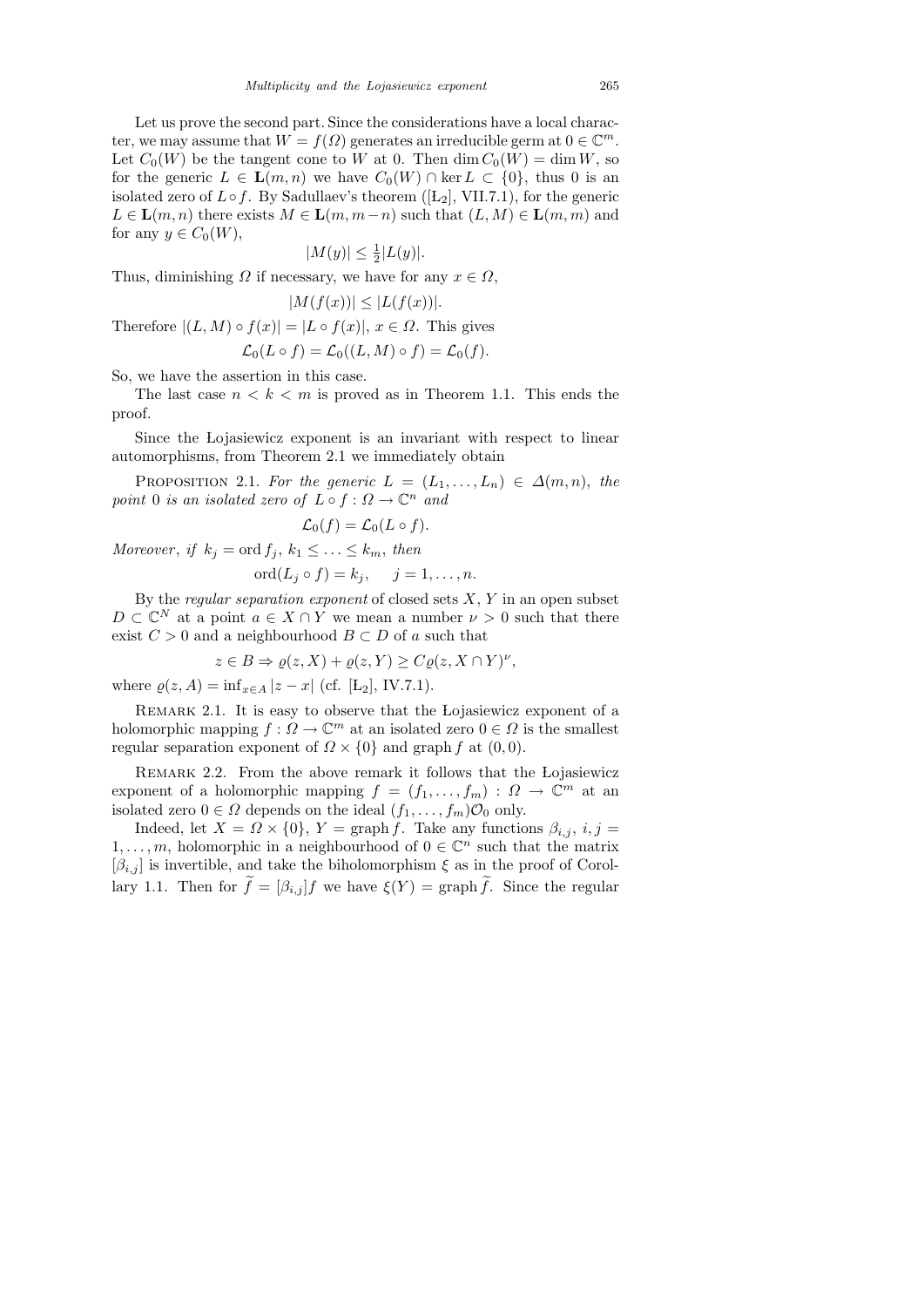separation exponent is a biholomorphic invariant (see  $[L_2]$ , IV.7.1), using Remark 2.1, we see  $\mathcal{L}_0(f) = \mathcal{L}_0(f)$ . Hence, as in the proof of Corollary 1.1 we obtain the assertion of the remark.

REMARK 2.3. For the Lojasiewicz exponent, in general, the inclusion  $(\mathfrak{m}_0)^{\mathcal{L}_0(f)} \subset (f_1,\ldots,f_m)\mathcal{O}_0$  does not hold. Indeed, if  $f = (x^2,y^3) : \mathbb{C}^2 \to \mathbb{C}^2$ , then  $\mathcal{L}_0(f) = 3$  but  $(\mathfrak{m}_0)^3 \not\subset (x^2, y^3) \mathcal{O}_0$ , because  $(x+y)^3 \not\in (x^2, y^3) \mathcal{O}_0$ .

3. Multiplicity and the Lojasiewicz exponent. Using the results of Sections 1 and 2, we may easily generalize some known relations between multiplicity and the Lojasiewicz exponent from the case  $m = n$  to the case  $m > n$ . Namely, we have

PROPOSITION 3.1. Let  $\Omega \subset \mathbb{C}^n$  be a neighbourhood of 0 and let

$$
f = (f_1, \ldots, f_m) : \Omega \to \mathbb{C}^m
$$

be a holomorphic mapping having an isolated zero at 0,  $m \geq n$ .

(i) ([P<sub>2</sub>] for  $m = n$ ). If  $g: \Omega \to \mathbb{C}^m$  is a holomorphic mapping such that  $\text{ord}(f - g) > \mathcal{L}_0(f)$ , then 0 is an isolated zero of g and

 $\mathcal{L}_0(f) = \mathcal{L}_0(g), \quad i_0(f) = i_0(g).$ 

(ii) ([P<sub>3</sub>] for  $m = n$ ).

$$
i_0(f) \leq [\mathcal{L}_0(f)]^n
$$

,

where  $[\mathcal{L}_0(f)]$  denotes the integer part of the number  $\mathcal{L}_0(f)$ .

(iii) ([C] for  $m=n=2$  and  $[P_3]$  for  $m=n$ ). Let  $k_j = \text{ord } f_j, k_1 \leq \ldots \leq k_m$ . Then

$$
k_n \leq \mathcal{L}_0(f) \leq i_0(f) + k_n - \prod_{i=1}^n k_i.
$$

Acknowledgments. I am deeply grateful to Professors Jacek Chadzynski and Tadeusz Krasiński for their valuable comments and advice.

## **References**

- [ATW] R. Achilles, P. Tworzewski and T. Winiarski, *On improper isolated intersection in complex analytic geometry*, Ann. Polon. Math. 51 (1990), 21–36.
	- [C] J. Chądzyński, *On the order of isolated zero of a holomorphic mapping*, Bull. Polish Acad. Sci. Math. 31 (1983), 121–128.
	- [CL] S. H. Chang and Y. C. Lu, On  $C^0$ -sufficiency of complex jets, Canad. J. Math. 25 (1973), 874–880.
	- [D'A] J. D'Angelo, *Real hypersurfaces*, *orders of contact and applications*, Ann. of Math. (2) 115 (1982), 615–637.
		- [D] R. N. Draper, *Intersection theory in analytic geometry*, Math. Ann. 180 (1969), 175–204.